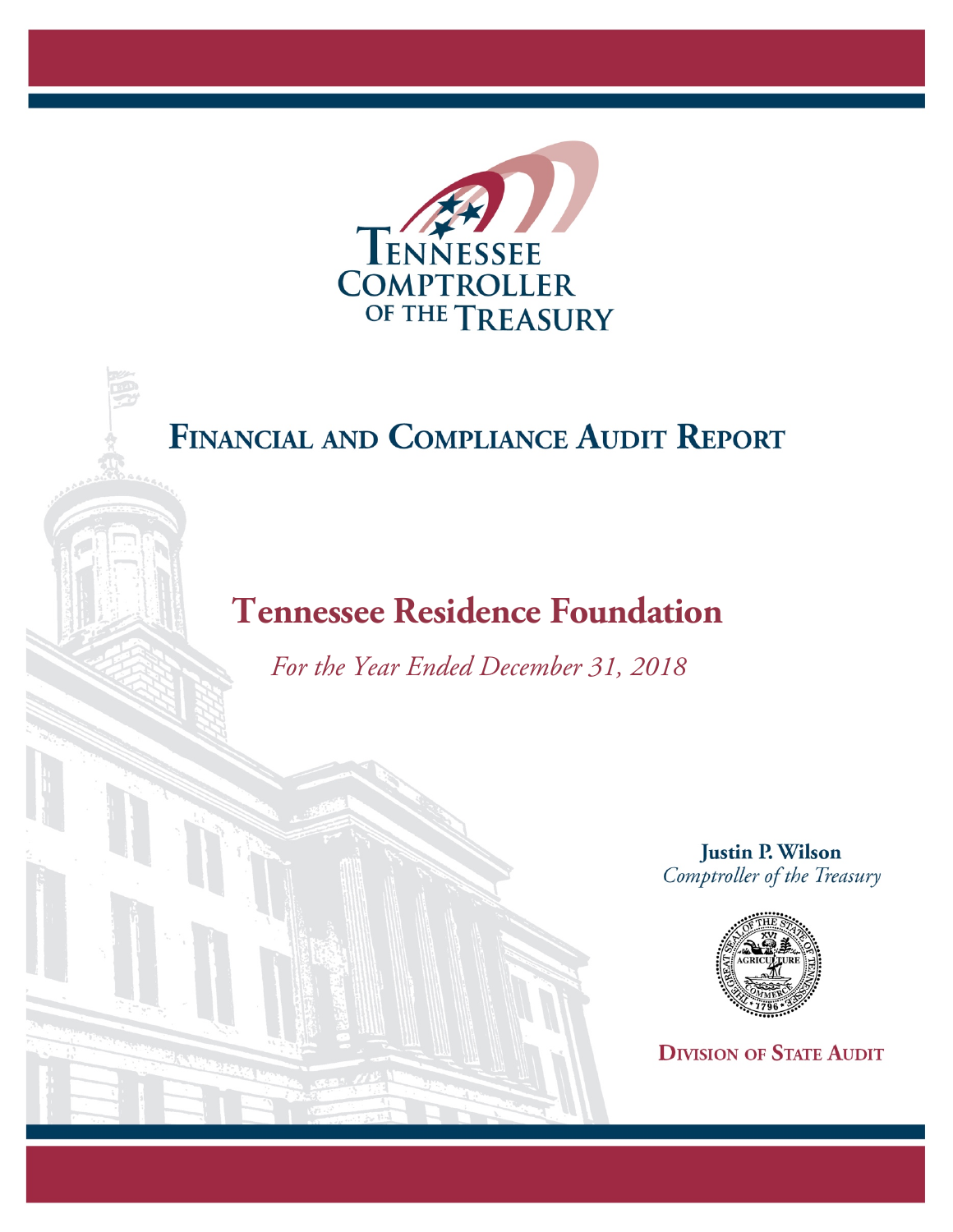**Katherine J. Stickel, CPA, CGFM Deborah V. Loveless, CPA, CGFM, CGMA Directors** 

**Robyn Probus, CPA, CFE, CGFM, CGMA**  Assistant Director

**David Cook, CPA**  Audit Manager

**Hellens Cruz-Sanchez, CPA, CFE, CGMA**  In-Charge Auditor

**Gerry C. Boaz, CPA, CGFM, CGMA** Technical Manager

**Amy Brack**  Editor

**Amanda Adams**  Assistant Editor

> **Comptroller of the Treasury, Division of State Audit**  Cordell Hull Building 425 Fifth Avenue North Nashville, TN 37243 (615) 401-7897

**Reports are available at**  comptroller.tn.gov/office-functions/state-audit.html

> **Mission Statement**  The mission of the Comptroller's Office is to make government work better.

> > **Comptroller Website**  comptroller.tn.gov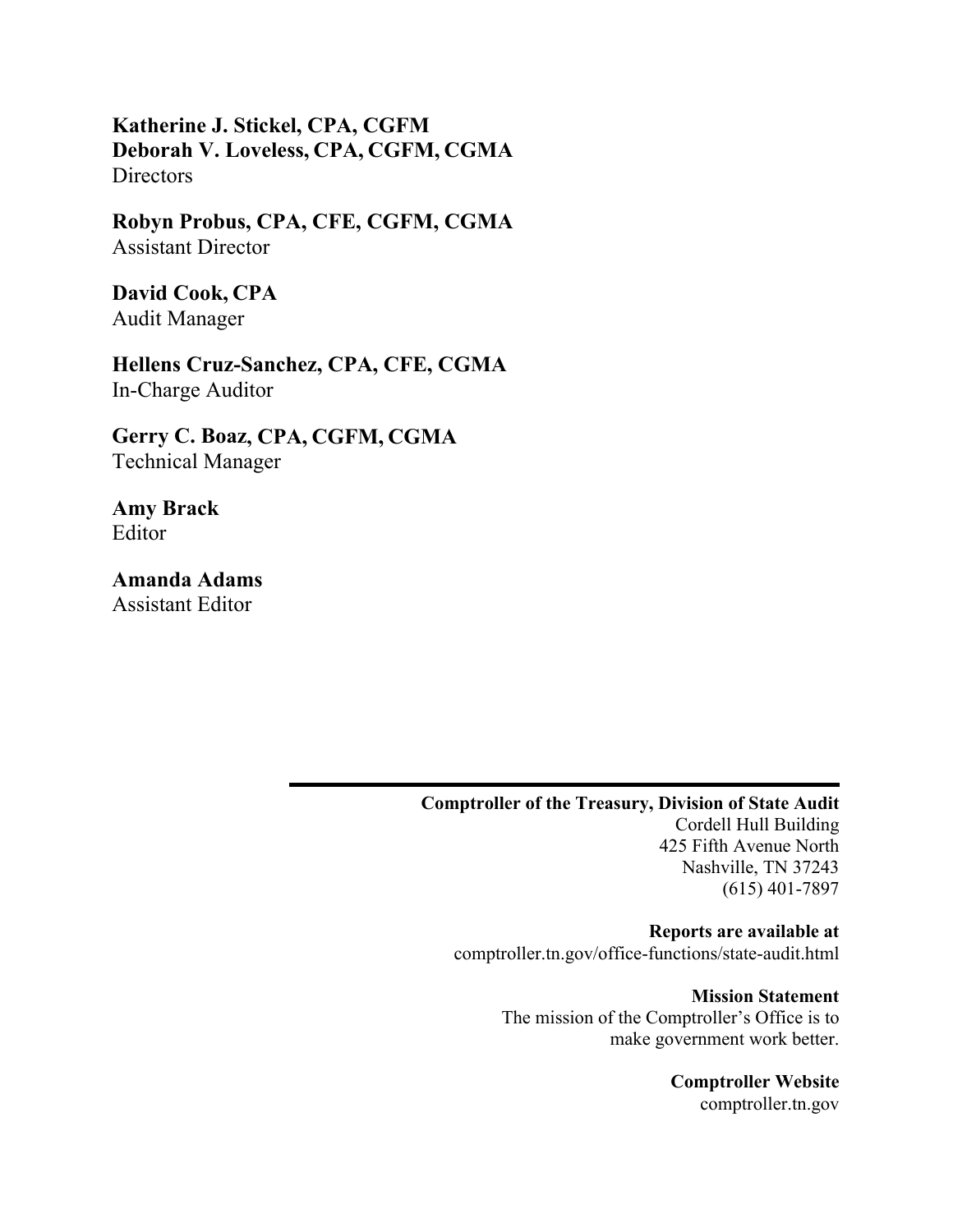

**JUSTIN P. WILSON** Comptroller

**JASON E. MUMPOWER** Deputy Comptroller

December 3, 2020

The Honorable Bill Lee, Governor Members of the General Assembly Board of Directors, Tennessee Residence Foundation

Ladies and Gentlemen:

Transmitted herewith is the financial and compliance audit of the Tennessee Residence Foundation for the year ended December 31, 2018. You will note from the independent auditor's report that an unmodified opinion was given on the fairness of the presentation of the financial statements.

Consideration of internal control over financial reporting and tests of compliance resulted in no audit findings.

Sincerely,

Hatte J. Stickel

 Katherine J. Stickel, CPA, CGFM, Director Division of State Audit

19/054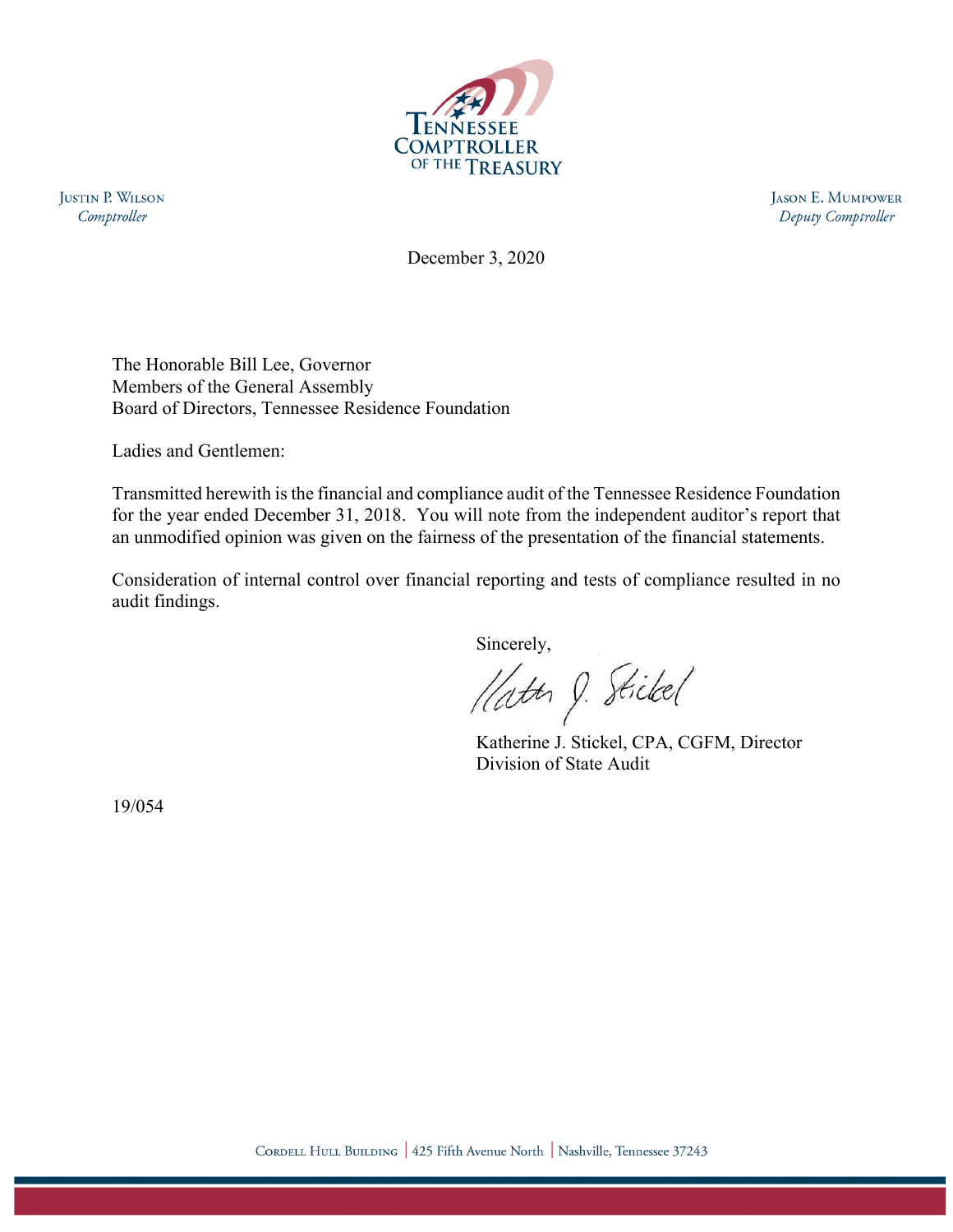### **Audit Report Tennessee Residence Foundation For the Year Ended December 31, 2018**

#### **TABLE OF CONTENTS**

|                                                                                                                                                                                                                                    | Page |
|------------------------------------------------------------------------------------------------------------------------------------------------------------------------------------------------------------------------------------|------|
| <b>Audit Highlights</b>                                                                                                                                                                                                            |      |
| <b>Financial Section</b>                                                                                                                                                                                                           |      |
| Independent Auditor's Report                                                                                                                                                                                                       |      |
| <b>Basic Financial Statements</b>                                                                                                                                                                                                  |      |
| <b>Statements of Net Position</b>                                                                                                                                                                                                  | 4    |
| Statements of Revenues, Expenses, and Changes in Net Position                                                                                                                                                                      | 5    |
| <b>Statements of Cash Flows</b>                                                                                                                                                                                                    | 6    |
| Notes to the Financial Statements                                                                                                                                                                                                  | 7    |
| <b>Internal Control, Compliance, and Other Matters</b>                                                                                                                                                                             |      |
| Independent Auditor's Report on Internal Control Over<br>Financial Reporting and on Compliance and Other Matters<br>Based on an Audit of Financial Statements Performed in<br>Accordance With <i>Government Auditing Standards</i> | 10   |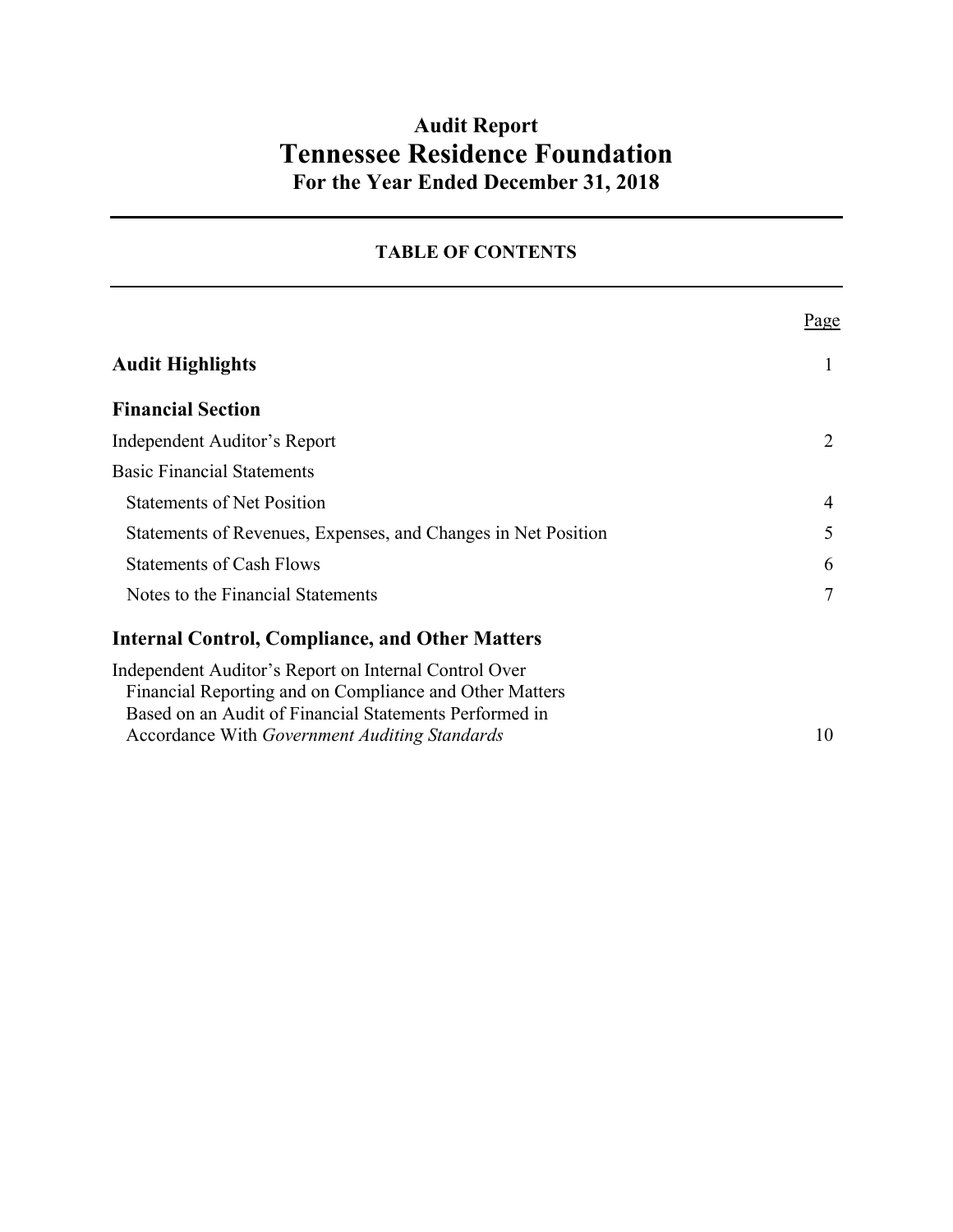State of Tennessee

# Audit Highlights

Comptroller of the Treasury Division of State Audit

## Financial and Compliance Audit **Tennessee Residence Foundation**

For the Year Ended December 31, 2018

 $\frac{1}{2}$ 

#### **Opinion on the Financial Statements**

The opinion on the financial statements is unmodified.

#### **Audit Findings**

The audit report contains no findings.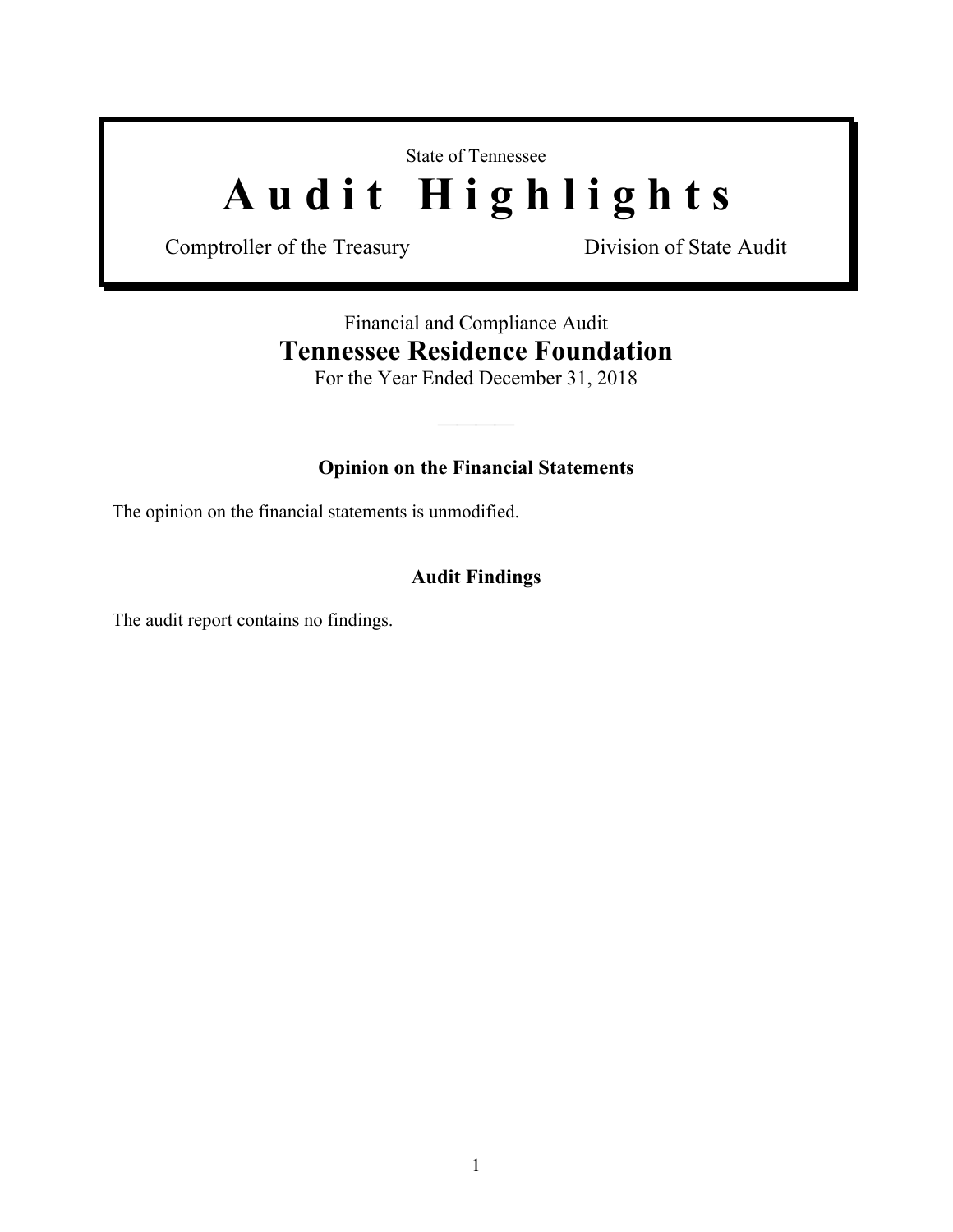

**JUSTIN P. WILSON** Comptroller

**JASON E. MUMPOWER** Deputy Comptroller

#### **Independent Auditor's Report**

The Honorable Bill Lee, Governor Members of the General Assembly Board of Directors, Tennessee Residence Foundation

#### **Report on the Financial Statements**

We have audited the accompanying financial statements of the Tennessee Residence Foundation, a component unit of the State of Tennessee, as of and for the years ended December 31, 2018, and December 31, 2017, and the related notes to the financial statements, which collectively comprise the Tennessee Residence Foundation's basic financial statements as listed in the table of contents.

#### *Management's Responsibility for the Financial Statements*

Management is responsible for the preparation and fair presentation of these financial statements in accordance with accounting principles generally accepted in the United States of America; this includes the design, implementation, and maintenance of internal control relevant to the preparation and fair presentation of financial statements that are free from material misstatement, whether due to fraud or error.

#### *Auditor's Responsibility*

Our responsibility is to express an opinion on these financial statements based on our audits. We conducted our audits in accordance with auditing standards generally accepted in the United States of America and the standards applicable to financial audits contained in *Government Auditing Standards*, issued by the Comptroller General of the United States. Those standards require that we plan and perform the audit to obtain reasonable assurance about whether the financial statements are free from material misstatement.

An audit involves performing procedures to obtain audit evidence about the amounts and disclosures in the financial statements. The procedures selected depend on the auditor's judgment, including the assessment of the risks of material misstatement of the financial statements, whether due to fraud or error. In making those risk assessments, the auditor considers internal control relevant to the entity's preparation and fair presentation of the financial statements in order to design audit procedures that are appropriate in the circumstances, but not for the purpose of expressing an opinion on the effectiveness of the entity's internal control. Accordingly, we express no such opinion. An audit also includes evaluating the appropriateness of accounting policies used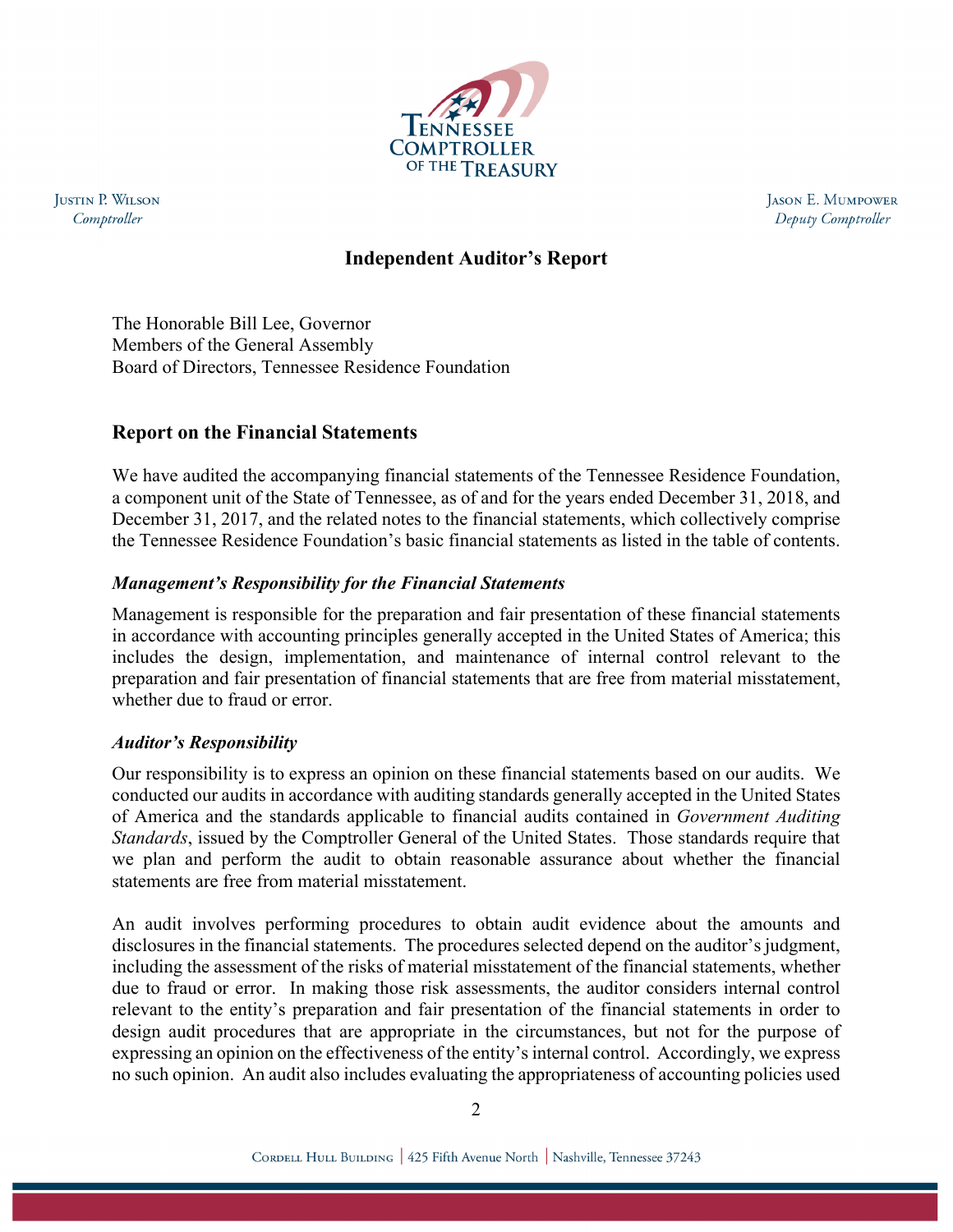and the reasonableness of significant accounting estimates made by management, as well as evaluating the overall presentation of the financial statements.

We believe that the audit evidence we have obtained is sufficient and appropriate to provide a basis for our audit opinion.

#### *Opinion*

In our opinion, the financial statements referred to above present fairly, in all material respects, the financial position of the Tennessee Residence Foundation as of December 31, 2018, and December 31, 2017, and the changes in financial position and cash flows thereof for the years then ended in accordance with accounting principles generally accepted in the United States of America.

#### *Other Matters – Required Supplementary Information*

The Tennessee Residence Foundation has omitted the management's discussion and analysis that accounting principles generally accepted in the United States of America require to be presented to supplement the basic financial statements. Such missing information, although not part of the basic financial statements, is required by the Governmental Accounting Standards Board, which considers it to be an essential part of financial reporting for placing the basic financial statements in appropriate operational, economic, or historical context. Our opinion on the basic financial statements is not affected by the missing information.

#### **Other Reporting Required by** *Government Auditing Standards*

In accordance with *Government Auditing Standards*, we have also issued our report dated November 23, 2020, on our consideration of the Tennessee Residence Foundation's internal control over financial reporting and on our tests of its compliance with certain provisions of laws, regulations, contracts, and other matters. The purpose of that report is to describe the scope of our testing of internal control over financial reporting and compliance and the results of that testing, and not to provide an opinion on internal control over financial reporting or on compliance. That report is an integral part of an audit performed in accordance with *Government Auditing Standards*  in considering the Tennessee Residence Foundation's internal control over financial reporting and compliance.

Hatter J. Stickel

Katherine J. Stickel, CPA, CGFM, Director Division of State Audit November 23, 2020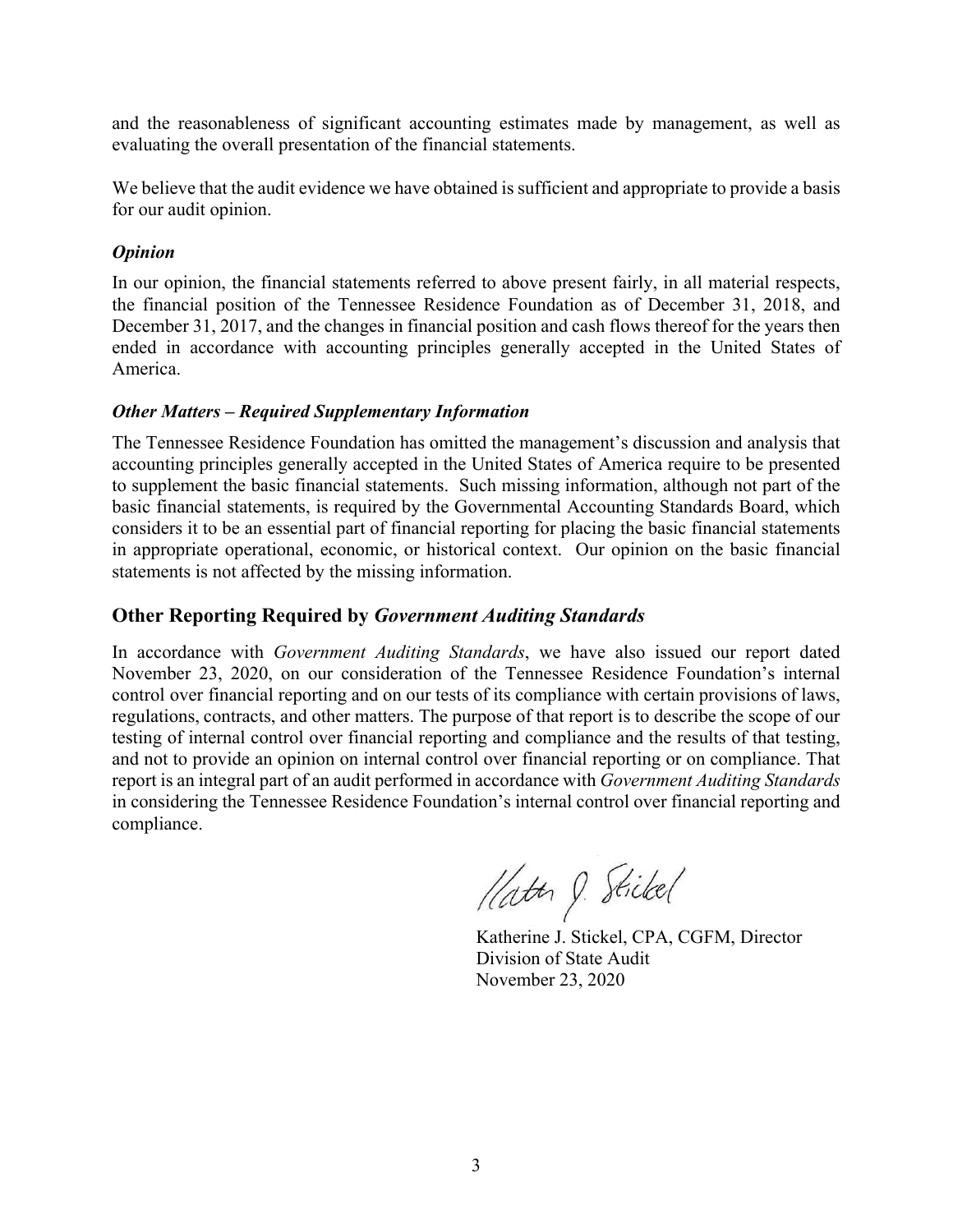## **TENNESSEE RESIDENCE FOUNDATION Statements of Net Position December 31, 2018, and December 31, 2017**

|                             | December 31, 2018 | December 31, 2017 |
|-----------------------------|-------------------|-------------------|
|                             |                   |                   |
| <b>Assets</b>               |                   |                   |
| Current assets:             |                   |                   |
| Cash (Note 2)               | \$654,847.50      | \$851,656.71      |
| Accounts receivable         | 90.00             |                   |
| Prepaid inventories         | 9,000.00          |                   |
| Inventories                 |                   | 2,803.99          |
| Total assets                | 663,937.50        | 854,460.70        |
| <b>Liabilities</b>          |                   |                   |
| <b>Current liabilities:</b> |                   |                   |
| Accounts payable            | 15,360.48         | 16,391.40         |
| <b>Total liabilities</b>    | 15,360.48         | 16,391.40         |
| <b>Net position</b>         |                   |                   |
| Unrestricted (Note 6)       | 648,577.02        | 838,069.30        |
| Total net position          | \$648,577.02      | \$838,069.30      |

The notes to the financial statements are an integral part of this statement.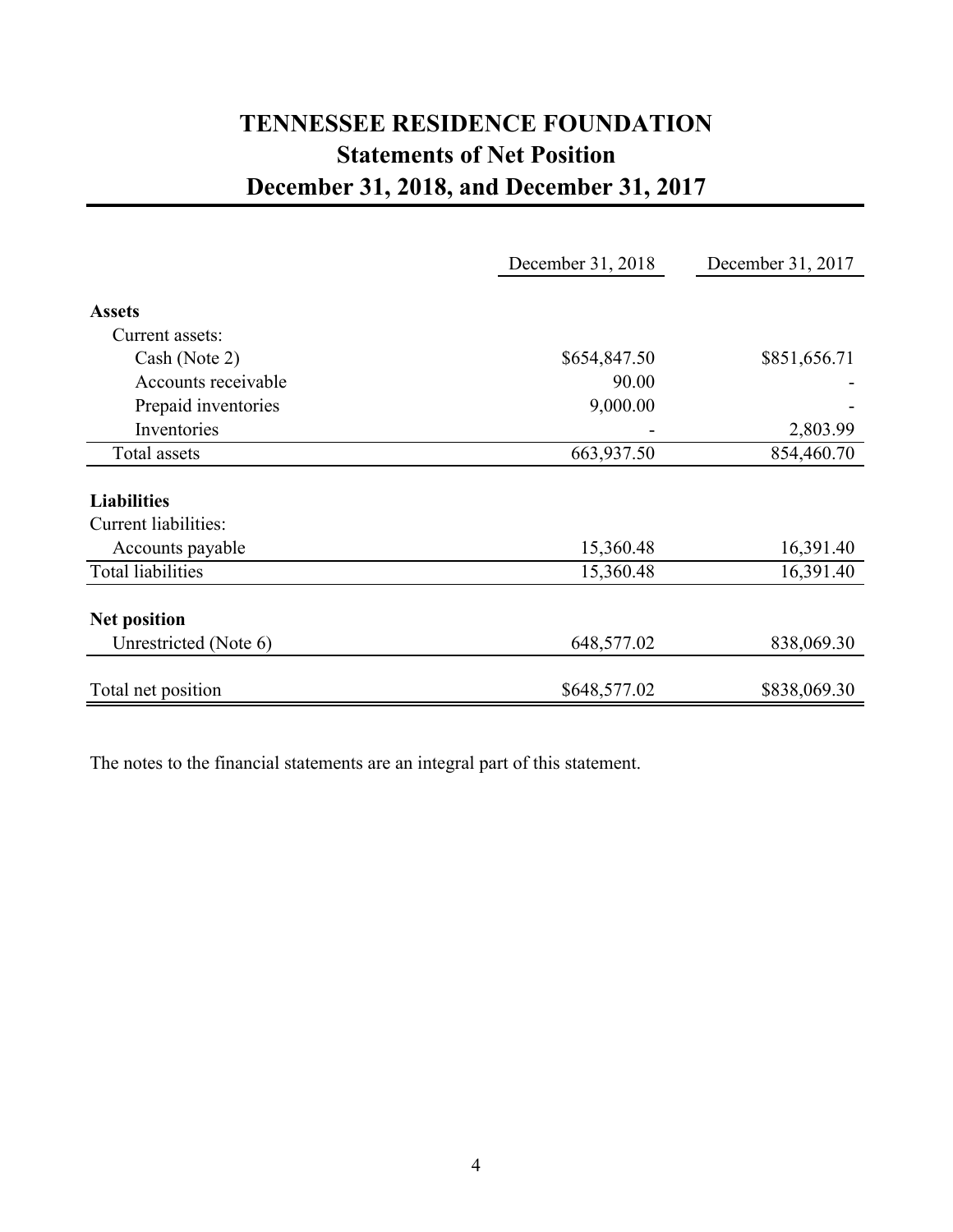## **TENNESSEE RESIDENCE FOUNDATION Statements of Revenues, Expenses, and Changes in Net Position For the Years Ended December 31, 2018, and December 31, 2017**

|                                     | Year Ended<br>December 31, 2018 | <b>Year Ended</b><br>December 31, 2017 |
|-------------------------------------|---------------------------------|----------------------------------------|
|                                     |                                 |                                        |
| <b>Operating revenues</b>           |                                 |                                        |
| Contributions (Notes 3 and 5)       | \$                              | \$352,149.09                           |
| Proceeds from sales of mementos     | 16,447.30                       | 18,123.13                              |
| Total operating revenues            | 16,447.30                       | 370,272.22                             |
|                                     |                                 |                                        |
| <b>Operating expenses</b>           |                                 |                                        |
| Fundraising                         | 28,173.60                       | 124,456.84                             |
| Management and general              | 6,605.28                        | 6,481.59                               |
| Phase IV - garden restoration plan  | 172,078.50                      | 56,098.89                              |
| Total operating expenses            | 206,857.38                      | 187,037.32                             |
|                                     |                                 |                                        |
| Operating income (loss)             | (190, 410.08)                   | 183,234.90                             |
| Nonoperating revenue                |                                 |                                        |
| Investment income                   | 917.80                          | 365.50                                 |
| Total nonoperating revenue          | 917.80                          | 365.50                                 |
|                                     |                                 |                                        |
| Increase (decrease) in net position | (189, 492.28)                   | 183,600.40                             |
| Net position - beginning of year    | 838,069.30                      | 654,468.90                             |
| Net position - end of year          | \$648,577.02                    | \$838,069.30                           |

The notes to the financial statements are an integral part of this statement.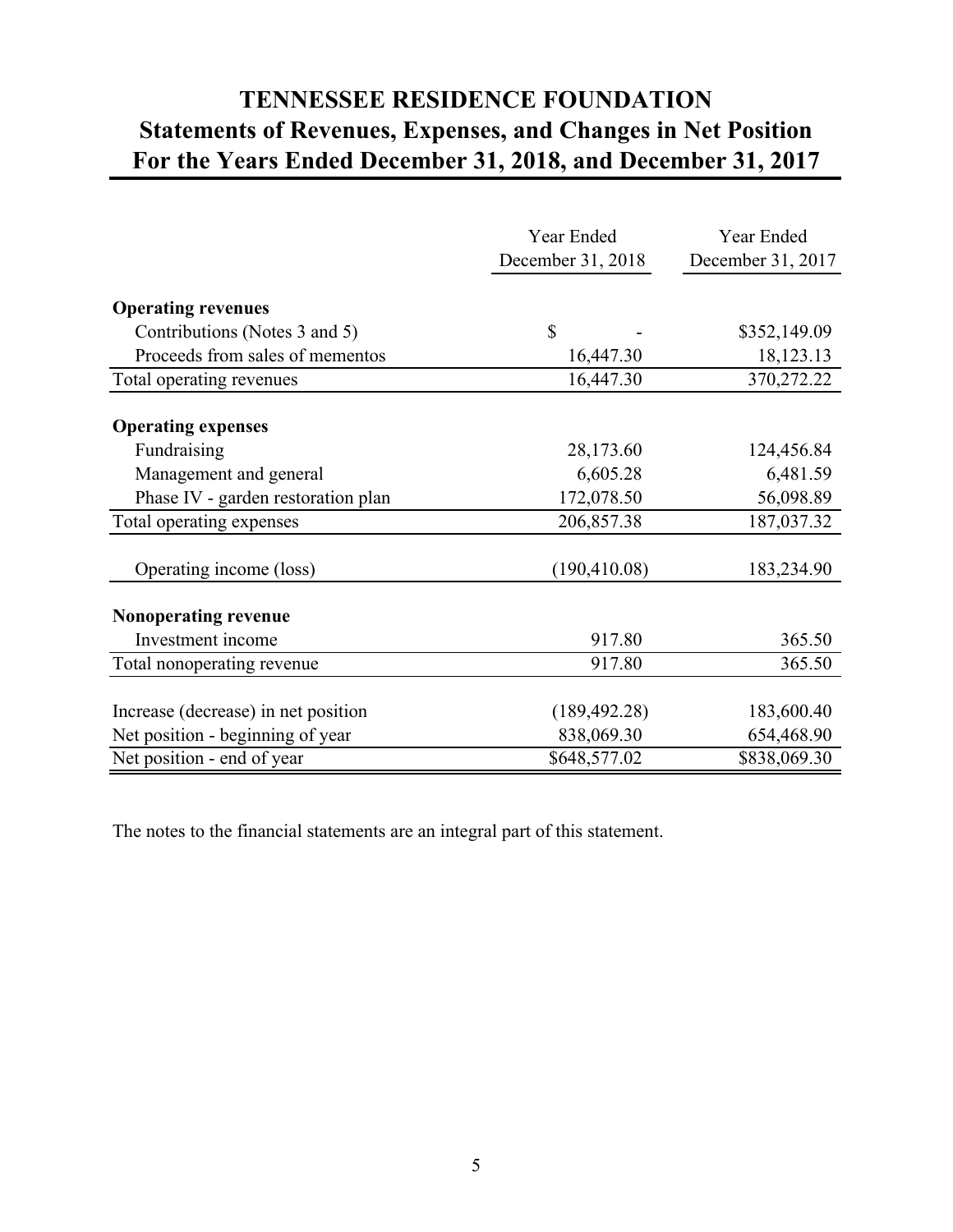#### **TENNESSEE RESIDENCE FOUNDATION Statements of Cash Flows For the Years Ended December 31, 2018 and December 31, 2017**

|                                                                                                   | Year Ended        | Year Ended        |
|---------------------------------------------------------------------------------------------------|-------------------|-------------------|
|                                                                                                   | December 31, 2018 | December 31, 2017 |
| Cash flows from operating activities                                                              |                   |                   |
| Contributions                                                                                     | \$                | \$295,596.72      |
| Proceeds from sales of mementos                                                                   | 16,357.30         | 18,123.13         |
| Payments to contractors                                                                           | (181, 078.50)     | (56,098.89)       |
| Payments to suppliers                                                                             | (33,005.81)       | (72, 211.94)      |
| Net cash provided (used) by operating activities                                                  | (197, 727.01)     | 185,409.02        |
| <b>Cash flows from investing activities</b>                                                       |                   |                   |
| Investment income                                                                                 | 917.80            | 365.50            |
| Net cash provided by investing activities                                                         | 917.80            | 365.50            |
| Net increase (decrease) in cash                                                                   | (196, 809.21)     | 185,774.52        |
| Cash - beginning of year                                                                          | 851,656.71        | 665,882.19        |
| Cash - end of year                                                                                | \$654,847.50      | \$851,656.71      |
|                                                                                                   |                   |                   |
| Reconciliation of operating income (loss) to net cash<br>provided (used) by operating activities: |                   |                   |
| Operating income (loss)                                                                           | \$(190,410.08)    | \$183,234.90      |
| Adjustments to reconcile operating income (loss) to net cash                                      |                   |                   |
| provided (used) by operating activities                                                           |                   |                   |
| Changes in assets and liabilities:                                                                |                   |                   |
| Accounts receivable                                                                               | (90.00)           |                   |
| Prepaid inventories                                                                               | (9,000.00)        |                   |
| <b>Inventories</b>                                                                                | 2,803.99          | 1,394.58          |
| Accounts payable                                                                                  | (1,030.92)        | 779.54            |
| Net cash provided (used) by operating activities                                                  | \$(197, 727.01)   | \$185,409.02      |

The notes to the financial statements are an integral part of this statement.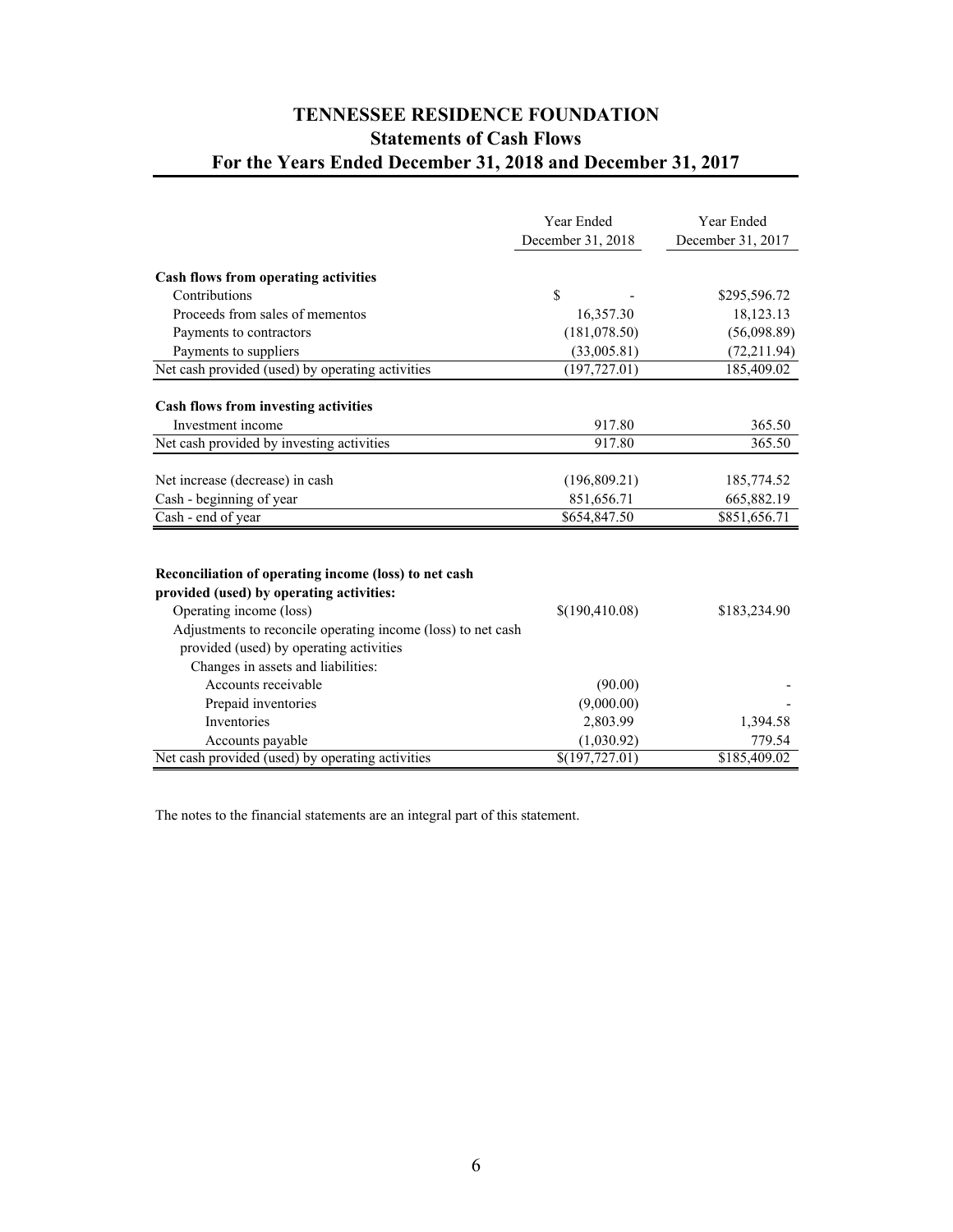#### **Note 1. Summary of Significant Accounting Policies**

#### **Reporting Entity**

The Tennessee Residence Foundation (the foundation), as created by Tennessee Public Acts of 1999, Chapter 212, is a 501(c)(3) not-for-profit organization that was incorporated on December 5, 2000. The original purpose of the foundation was to purchase, receive through loan, or otherwise acquire or dispose of furnishings, fixtures, works of art, and other articles which are of Tennessee origin; are of particular historic or artistic interest to the citizens of Tennessee; or are otherwise needed to furnish and permanently enhance the interior decor of the public reception and formal entertainment areas within the Tennessee executive residence. That purpose was expanded by Tennessee Public Acts of 2005, Chapter 267, to include raising and spending funds for the renovation, restoration, reconstruction, expansion, and upkeep of the executive residence.

The Tennessee Residence Foundation is governed by a seven-member board of directors. The board of directors consists of the Governor's spouse, or designee if the Governor is not married; three members, one from each grand division of the state, appointed by the Governor; the chair of the Tennessee State Museum Foundation Board; and two additional members, selected by the Governor from the membership of the Tennessee State Museum Foundation Board.

The Tennessee Residence Foundation is a component unit of the State of Tennessee. In addition to the appointment of the board of directors, the state has the ability to influence the decisions of the board of directors and is a beneficiary of the foundation's activities. Because of materiality considerations, the foundation has not been reported in the *Tennessee Comprehensive Annual Financial Report.*

#### **Basis of Presentation**

The financial statements have been prepared in accordance with accounting principles generally accepted in the United States of America applicable to special-purpose governments engaged only in business-type activities as prescribed by the Governmental Accounting Standards Board (GASB).

#### **Basis of Accounting**

For financial statement purposes, the foundation is considered a special-purpose government engaged only in business-type activities. Accordingly, the financial statements have been prepared using the economic resources measurement focus and the accrual basis of accounting. Revenues are recorded when earned, and expenses are recorded when incurred, regardless of the timing of related cash flows. Contributions are recorded as a promise is received. Grants and similar items are recognized as revenue as soon as all eligibility requirements imposed by the provider have been met.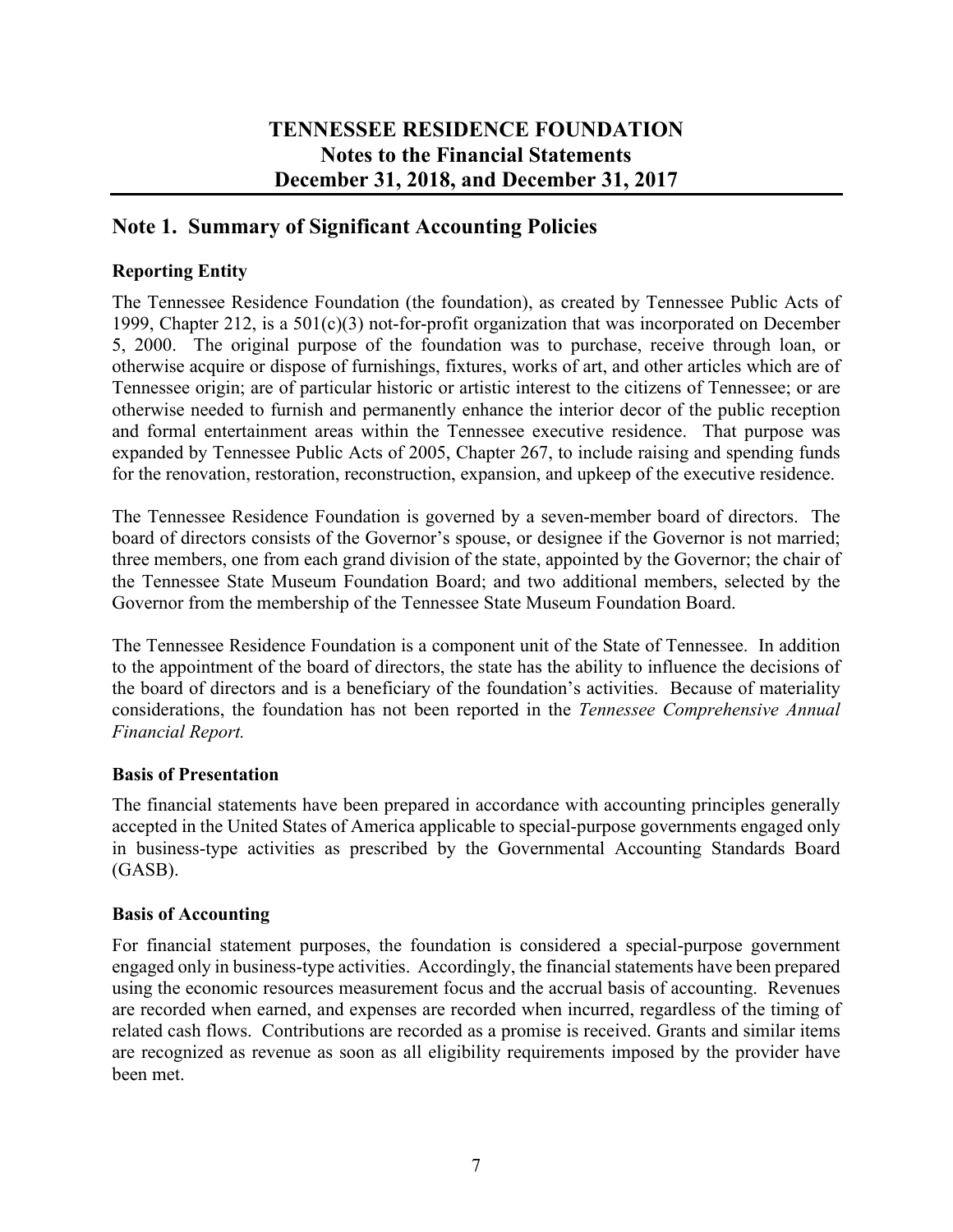Amounts reported as operating revenues include contributions and sales of mementos. Operating expenses for the foundation include fundraising, management, and general and restoration, renovation, and expansion costs.

Other activity is nonoperating in nature and includes investment income.

When both restricted and unrestricted resources are available for use, generally it is the foundation's policy to use the restricted resources first.

#### **Note 2. Deposits**

At December 31, 2018, the foundation had cash of \$654,847.50 in demand deposits and cash on hand. The combined bank balance of the deposits was \$654,847.50.

At December 31, 2017, the foundation had cash of \$851,656.71 in demand deposits and cash on hand. The combined bank balance of the deposits was \$851,656.71.

The foundation has no policy limiting its custodial credit risk.

Due to the statutory nature of the creation of the Tennessee Residence Foundation, the funds of the organization are considered public funds. These funds are designated by the financial institution as public funds collateralized under the Tennessee Bank Collateral Pool.

#### **Note 3. Contributions**

The foundation reports gifts of cash and other assets as restricted support if they are received with donor stipulations that limit the use of the donated assets to a more limited use than the purpose for which the foundation as a whole was established.

#### **Note 4. Unconditional Promises to Give**

Unconditional promises to give are recognized as a receivable. Conditional promises to give are not included as support until the conditions are substantially met. As of December 31, 2018, and December 31, 2017, there were no unconditional promises to give.

#### **Note 5. Noncash Contributions**

Noncash contributions represent the value of goods and services provided by an external organization. Noncash contributions consisted of goods and services provided for fundraising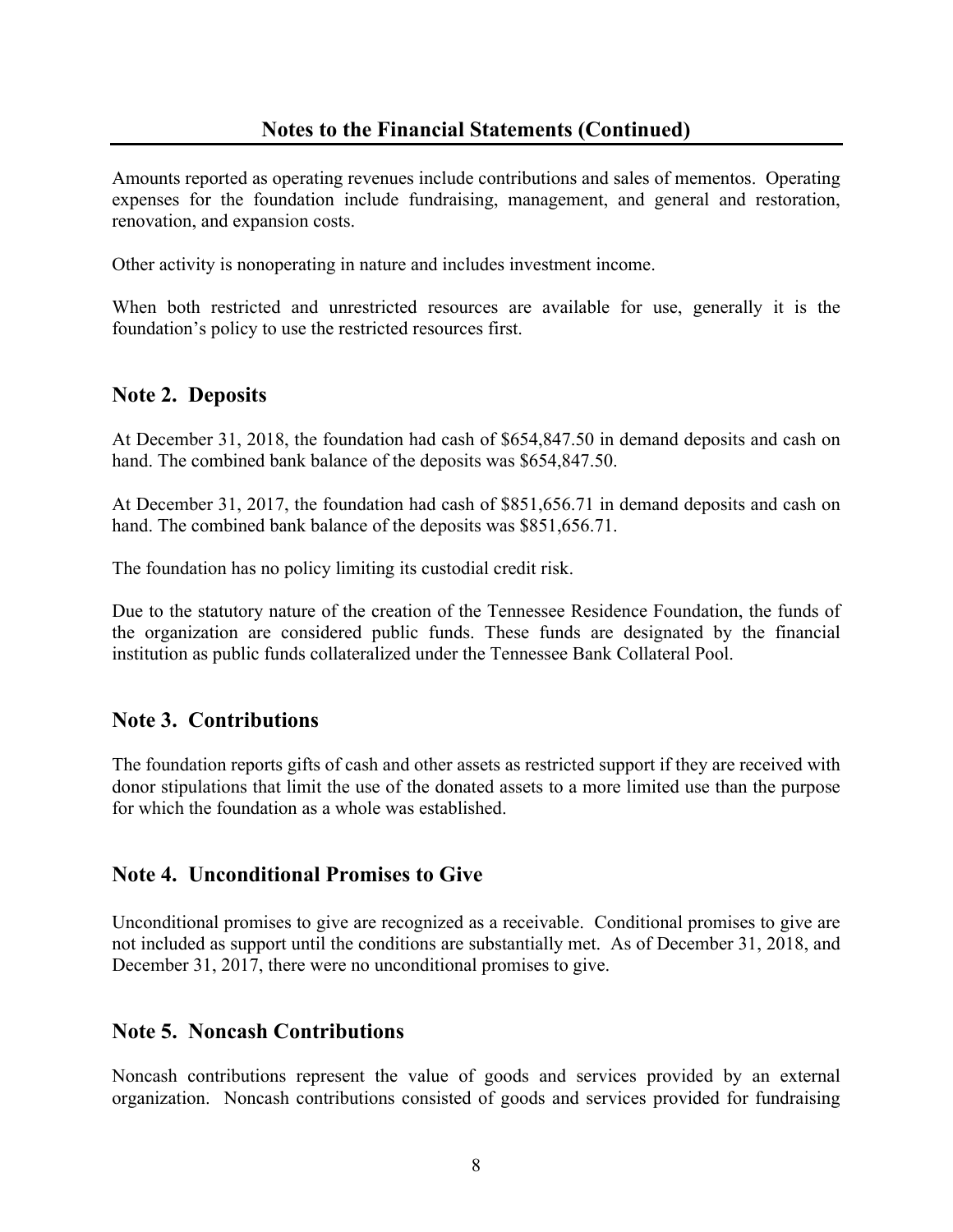events (\$56,465.20) for the year ended December 31, 2017. As it would have been necessary for the foundation to provide these items had they not been donated, the receipt of these contributions resulted in current financial resources and was recognized in the financial statements. There were no noncash contributions of goods and services for 2018.

#### **Note 6. Unrestricted Net Position**

Unrestricted net position for the year ended December 31, 2018, included \$100,375 that has been designated for operating reserves. The amount designated for the year ended December 31, 2017, was \$100,325.

#### **Note 7. Commitments**

As of December 31, 2018, there was an outstanding commitment to Glenn E Mitchell and Co., Inc. for \$19,462.90 for executive residence site improvements. There was also an outstanding commitment to Nautilus Publishing for \$21,750.00 for the Tennessee Garden book contract. There were no outstanding commitments at December 31, 2017.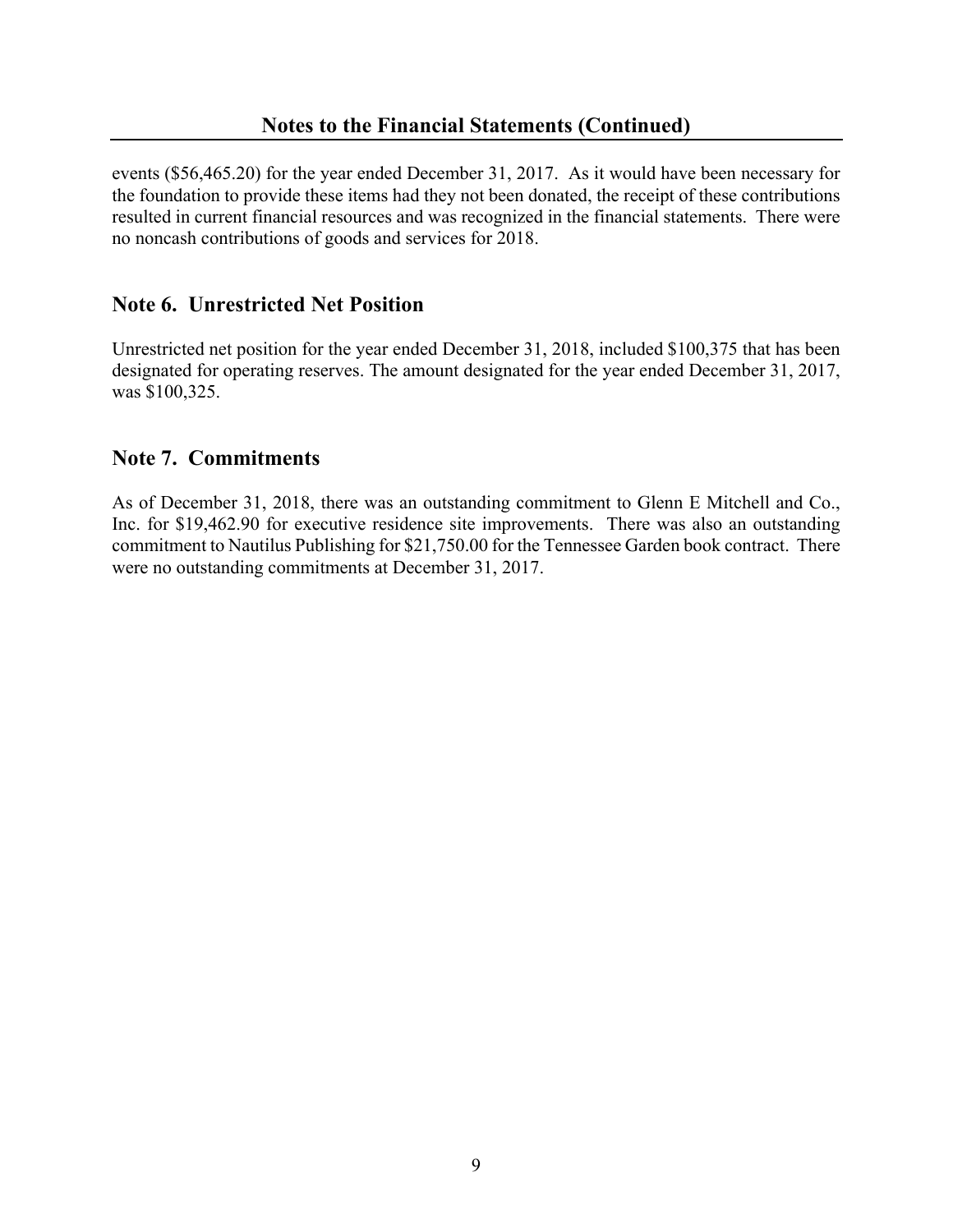

**JUSTIN P. WILSON** Comptroller

**JASON E. MUMPOWER** Deputy Comptroller

#### **Independent Auditor's Report on Internal Control Over Financial Reporting and on Compliance and Other Matters Based on an Audit of Financial Statements Performed in Accordance With** *Government Auditing Standards*

The Honorable Bill Lee, Governor Members of the General Assembly Board of Directors, Tennessee Residence Foundation

We have audited the financial statements of the Tennessee Residence Foundation (TRF) as of and for the year ended December 31, 2018, and the related notes to the financial statements, which collectively comprise the TRF's basic financial statements, and have issued our report thereon dated November 23, 2020. We conducted our audit in accordance with auditing standards generally accepted in the United States of America and the standards applicable to financial audits contained in *Government Auditing Standards* issued by the Comptroller General of the United States.

#### **Internal Control Over Financial Reporting**

In planning and performing our audit of the financial statements, we considered the TRF's internal control over financial reporting (internal control) to determine the audit procedures that are appropriate in the circumstances for the purpose of expressing our opinion on the financial statements, but not for the purpose of expressing an opinion on the effectiveness of the TRF's internal control. Accordingly, we do not express an opinion on the effectiveness of the TRF's internal control.

A *deficiency in internal control* exists when the design or operation of a control does not allow management or employees, in the normal course of performing their assigned functions, to prevent, or detect and correct, misstatements on a timely basis. A *material weakness* is a deficiency, or a combination of deficiencies, in internal control, such that there is a reasonable possibility that a material misstatement of the entity's financial statements will not be prevented, or detected and corrected on a timely basis. A *significant deficiency* is a deficiency, or a combination of deficiencies, in internal control that is less severe than a material weakness, yet important enough to merit attention by those charged with governance.